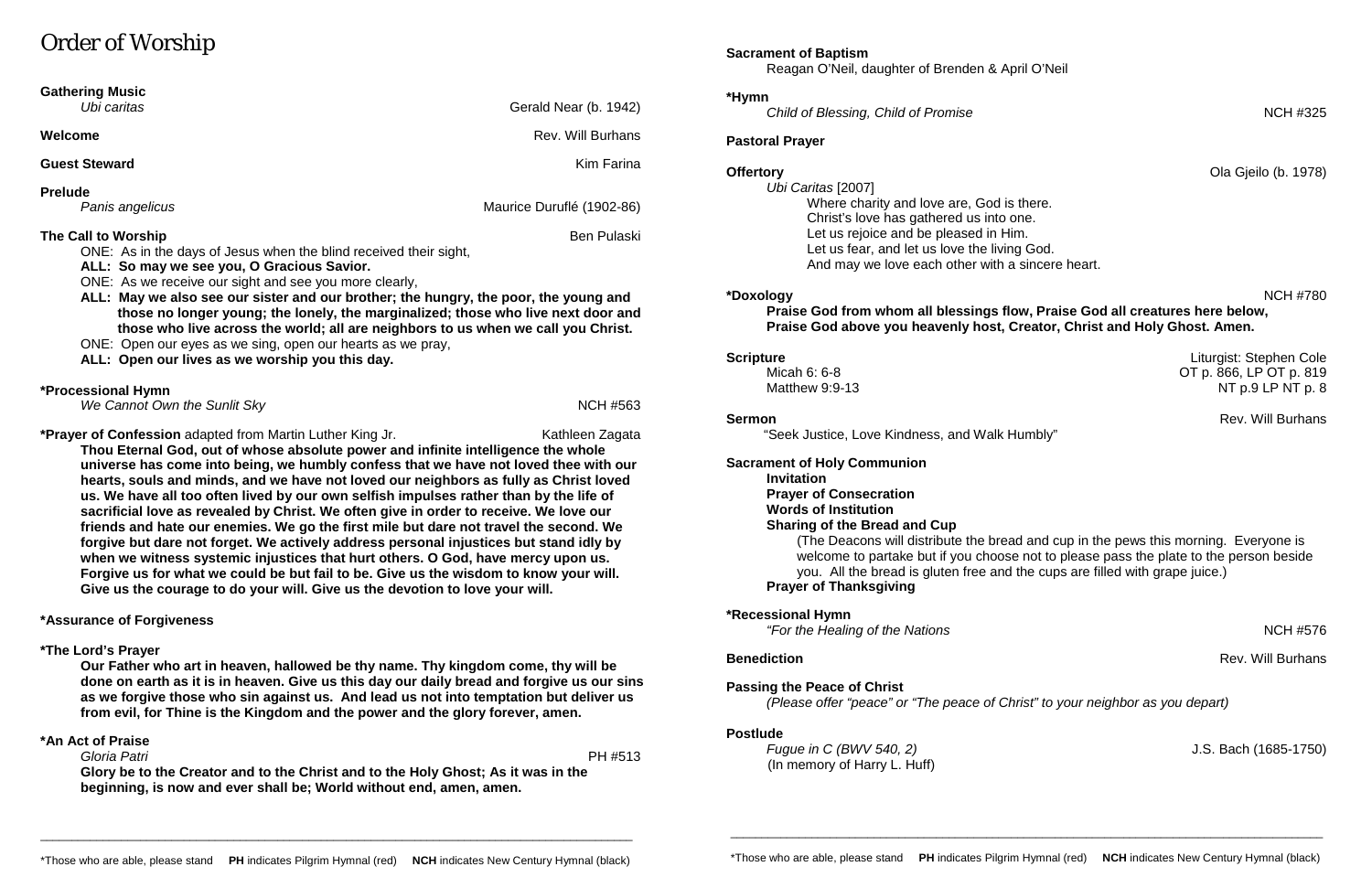# Today's Worship Service

# **Sanctuary Flowers**

Today's Chancel flowers are given to the glory of God, and in loving memory of his and Marilyn's parents, Mr. and Mrs. Robert Drake, and Mr. and Mrs. Ralph White, by Dr. Robert White, and in honor of those from this church who gave their lives in pursuit of liberty. The narthex flowers are in loving memory of David F. and Sarah J. Votaw, by their daughter, Catherine J. Votaw.

# Meet Our Church

**First Congregational Church in Winchester, UCC,** *An Open and Affirming Congregation* 21 Church Street, Winchester, MA 01890 781-729-9180 **www.fcc-winchester.org**

We are a Christ-centered, nurturing community: growing in faith, serving in love, welcoming all with joy.

- The Congregation, Ministers To The World Rev. William Burhans, Lead Pastor Rev. Ms. Judith B. Arnold, Associate Pastor Ms. Kathleen Zagata, RN, MS, CS, Minister of Congregational Health & Wellness Ms. Jane Ring Frank, Minister of Music & Worship Arts Mr. Ben Pulaski, Minister of Faith Formation: Children & Youth Mr. Jeffrey Mead, Organist Mr. Bradley Ross, Sexton Mr. Tyler Campbell, Assistant Sexton Ms. Sarah Marino, Office Manager
- The Rev. Dr. Kenneth Orth, Pastoral Counselor (Affiliate)

# Welcome!

We are happy you have joined us today for worship. We hope that in the coming hour of quiet, song, prayer, sacred scripture, and communal gathering, you will awaken more fully to God's presence in your life and the world around us.

#### **Restrooms**

Restrooms are located down the stairs as you first enter the front doors of the church.

#### **Accessibility**

Listening devices are available in the back of the sanctuary for the hearing impaired. An after-worship coffee hour is held in Chidley Hall on the bottom floor of the church building. An elevator is located out the doors to the right of the front chancel area and down the hall. Please ask a greeter if you need assistance.

### **Childcare**

Children are always welcome in the sanctuary! We appreciate the sounds of little ones among us. If you'd prefer, there is a professionally staffed nursery on the floor beneath the sanctuary. Ask a greeter if you need help finding it.

#### **Family Room**

There is also a comfortable room with sofas, chairs, carpet and an audio link to the service for when you need more room to attend to your family. It is located just outside the doors to the right of the front chancel area.

**Children (Stepping Stones) and Youth Church School** Classes for children and youth in pre-k through 12th grade are taught during worship. Families begin the worship

service together in the sanctuary. Children are then invited to join us at the front (if they are comfortable) for the Time for the Young. Afterwards, the children and youth are led to their classrooms by their teachers.

#### **Get connected!**

Please tell us about yourself and/or request a prayer by filling out a Welcome/Prayer Request Card found in each pew and place it in the offering plate when it passes. We look forward to getting to know you at Coffee Hour, held downstairs immediately following the service. You can also learn more about our community through our website and Facebook page: **www.fcc-winchester.org facebook.com/fccwucc**

**Text FCCW to 22828 to join our email list**

# **November 6, 2016**

The Thirtieth-Second Sunday in Ordinary Time 10:00 Worship Service